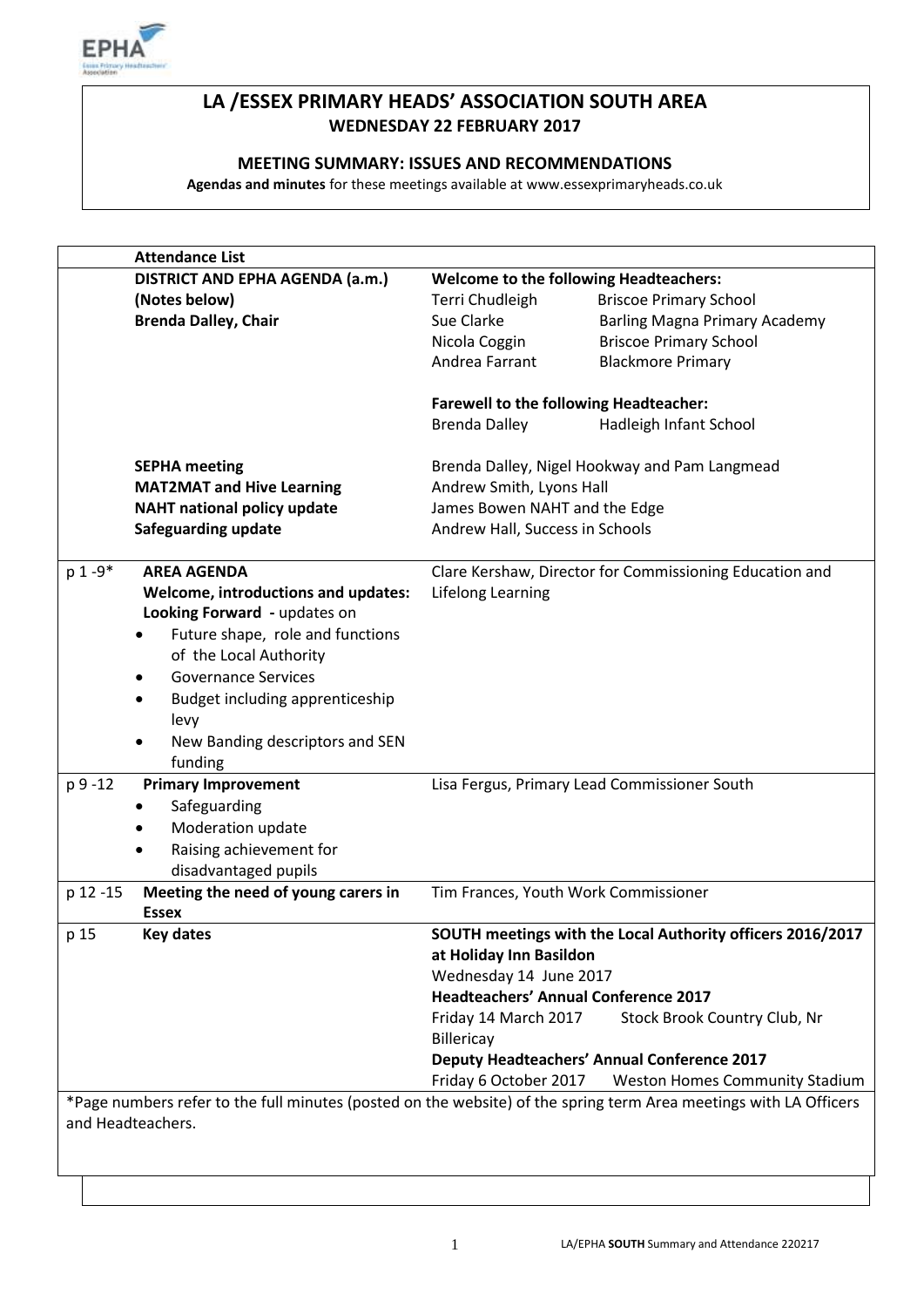

# **LA /ESSEX PRIMARY HEADS' ASSOCIATION SOUTH AREA DISTRICT AND AREA MEETING WEDNESDAY 22 FEBRUARY 2017 ATTENDANCE**

| Present                      |                                  |                       | Rochford/Rayleigh/Castle Point/Canvey Island |  |
|------------------------------|----------------------------------|-----------------------|----------------------------------------------|--|
| Basildon/Billericay/Wickford |                                  | John Archer           | Westwood Academy                             |  |
| Nicky Barrand                | <b>Cherry Tree Primary</b>       | Nicola Bache          | <b>Glebe Primary</b>                         |  |
| Elizabeth Benjeddi           | South Green Juniors              | <b>Dominic Carver</b> | South Benfleet Pirmary                       |  |
| Sharon Branch                | Sunnymede Juniors                | <b>Brenda Dalley</b>  | Hadleigh Infant & Nursery                    |  |
| Luke Bulpett                 | Kingswood Primary                | Emma Dawson           | Thundersley Primary                          |  |
| Terri Chudleigh              | <b>Briscoe Primary</b>           | <b>Andy Douglas</b>   | Riverside Primary                            |  |
| Nicola Coggin                | <b>Briscoe Primary</b>           | Melissa Eades         | Sunnymede Infants                            |  |
| Jo Farrow                    | Greensted Infants & Nursery      | Joanne Fincher        | Stambridge Primary                           |  |
| Nicola Fisher                | <b>Merrylands Primary</b>        | <b>Richard Green</b>  | Grove Wood Primary                           |  |
| Sasha Furze                  | <b>Runwell Primary</b>           | Caroline Ireson       | Lubbins Park Primary                         |  |
| Jenny Haken                  | Millhouse Primary                | Robin Goodier         | Holt Farm Infants                            |  |
| Melanie Gaskin               | <b>Greensted Juniors</b>         | Melissa Heatherson    | <b>Hockley Primary</b>                       |  |
| James Hancock                | <b>Eversley Primary</b>          | <b>Helen King</b>     | Kents Hill Infants                           |  |
| Huma Karim                   | Noak Bridge Primary              | Peter Malcolm         | Rayleigh Primary                             |  |
| Liz Keeble                   | Vange Primary                    | Ann Matthews          | Canvey Island Infants                        |  |
| Nina Kemp                    | <b>Whitmore Primary</b>          | Jo Matthews           | Leigh Beck Juniors                           |  |
| Hilary Luckman               | Quilters Infants                 | Glenn Moore           | Hadleigh Juniors                             |  |
| Harriet Phelps-Knights       | Janet Duke Primary               | Hannah Nash           | <b>Kents Hill Juniors</b>                    |  |
| Ann Robinson                 | <b>Buttsbury Juniors</b>         | Kirsteen Newell       | <b>Kingston Primary</b>                      |  |
| Angela Russell               | St Anne Line Catholic Infants    | Shane Owen            | Rochford Primary and Nursery                 |  |
| G Smith                      | St Margaret's CE Primary         | Hayley O'Dea          | <b>Great Wakering Primary</b>                |  |
| Emma Wigmore                 | St Margaret's CE Primary         | <b>Tania Perry</b>    | Montgomerie Primary                          |  |
|                              |                                  | Lorna Pigram          | St Nicholas/Canewdon Primaries               |  |
| <b>Apologies</b>             |                                  | Lou Nelson            | Down Hall Primary                            |  |
| Lyn Corderoy                 | <b>Grange Primary</b>            | Christine Redpath     | The Robert Drake Primary                     |  |
| <b>Kerry Greary</b>          | The Phoenix Primary              | Kath Sansom           | <b>Wyburns Primary</b>                       |  |
|                              |                                  | Gary Soars            | <b>Edward Francis Primary</b>                |  |
|                              |                                  | Catherine Stalham     | <b>Winter Gardens Primary</b>                |  |
|                              |                                  | Eileen Thorn          | <b>Waterman Primary</b>                      |  |
| In Attendance                |                                  | Karen Tucker          | Canvey Juniors                               |  |
| Pam Langmead                 | <b>EPHA Professional Officer</b> | <b>Brentwood</b>      |                                              |  |
| Nigel Hookway                | <b>EPHA Executive Director</b>   | Jackie Avis           | Doddinghurst Juniors                         |  |
| Simon Harbrow                | Westwoods Academy                | Nera Butcher          | <b>Hogarth Primary</b>                       |  |
| Andy Lucas                   | Parkwood Academy                 | Clare Branton         | Willowbrook Primary                          |  |
| <b>Andrew Hall</b>           | <b>Success in Schools</b>        | Andrea Farrant        | <b>Blackmore Primary</b>                     |  |
| James Bowen                  | <b>NAHT</b>                      | Shelagh Harvey        | Ingatestone Infants                          |  |
| <b>Terry Hinkley</b>         | Nexus Limited                    | Bozena Laraway        | St Helen's Catholic Juniors                  |  |
| <b>LA Officers</b>           |                                  | Ingrid Nicholson      | Doddinghurst Infants                         |  |
| Clare Kershaw                | <b>Head of Commissioning</b>     | Nina Mackay           | Kelvedon Hatch Primary                       |  |
| Lisa Fergus                  | Lead Strategic Commissioner S    | Paula Masters         | <b>Holly Tree Primary</b>                    |  |
| Pav Saunders                 | SEC (South)                      | Dean Moran            | St Thomas of Canterbury CE Juniors           |  |
| Mel Clapton                  | SEC (South)                      | Matt O'Grady          | West Horndon Primary                         |  |
| <b>Tim Frances</b>           | <b>Young Carers</b>              | Louise Putt           | Bentley St Pauls CE Primary                  |  |

Note: If your attendance or apologies have not been noted please contact the EPHA Professional Officer at [pam@langmead.me.uk](mailto:pam@langmead.me.uk) for amendment.

#### **SOUTH EPHA MEETING MINUTES 22 February 2017**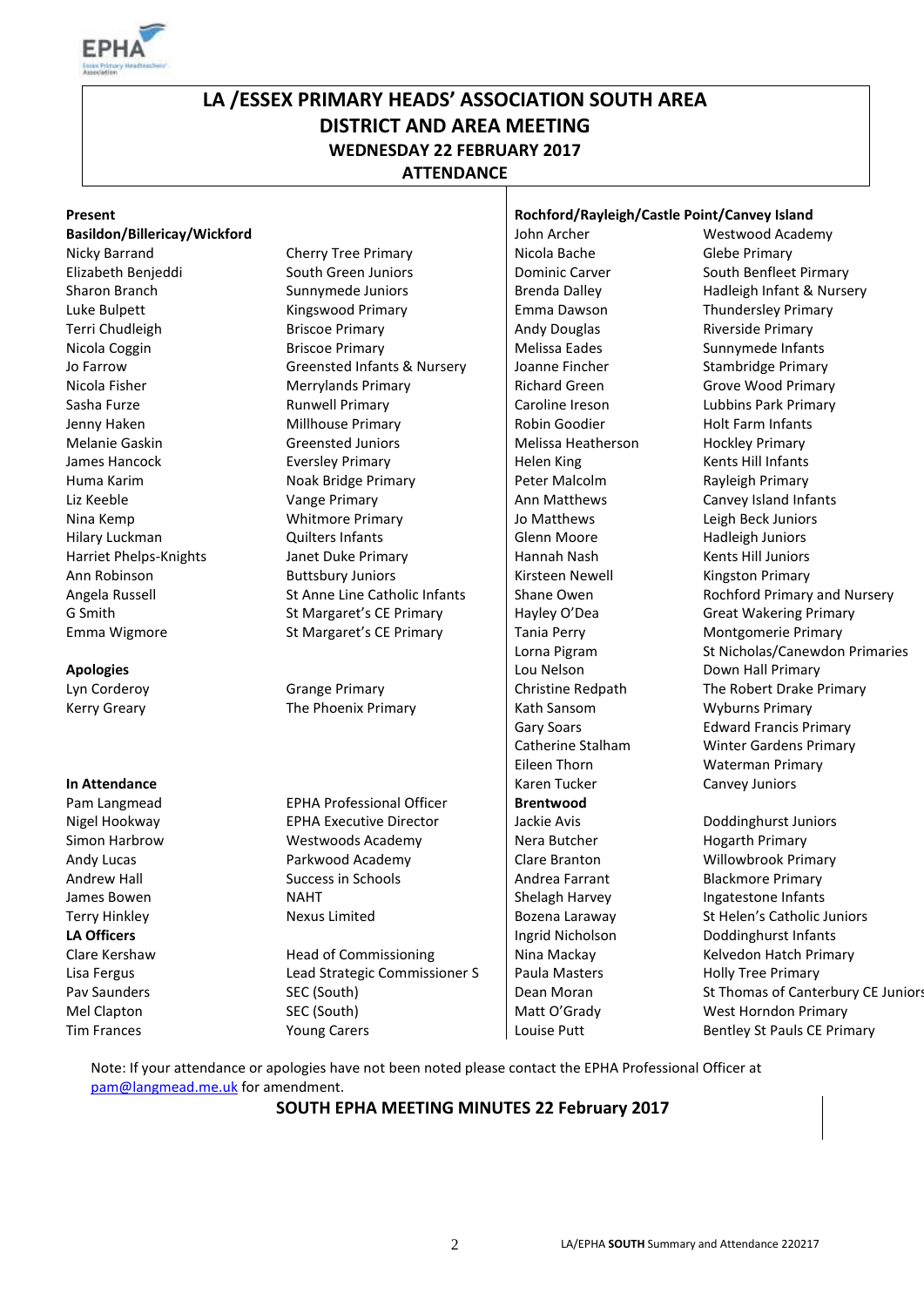

#### **1. WELCOME AND INTRODUCTIONS**

Brenda Dalley, Chair of SEPHA, welcomed headteachers to the district and area meeting.

# **a) Welcome to the following Headteachers, new in post in South schools:**

| Terri Chudleigh | Briscoe Primary School (Head of School) |
|-----------------|-----------------------------------------|
| Sue Clarke      | Barling Magna Primary Academy           |
| Nicola Coggin   | Briscoe Primary School (Head of School) |
| Andrea Farrant  | <b>Blackmore Primary</b>                |

#### **Farewell to the following Headteacher:**

Brenda Dalley Hadleigh Infants – who retires at Easter.

It was noted that Brenda has been the Chair of SEPHA for many years, and she was thanked for her contribution and commitment to her colleagues in the South of Essex and to the EPHA Executive.

#### **b) Election of Chair**

It was noted that just one nomination had been received for the position of Chair of SEPHA, from Nicky Barrand, the current Vice-Chair. There were no additional nominees at the meeting, and it was **AGREED** that Nicky should become the Chair with immediate effect. Brenda was thanked once again for her work as Chair of South EPHA since June 2010.

It was **AGREED** that the ensuing vacancy for the position of Vice-Chair will be addressed at the Area AGM in June.

#### **c) Executive Director report**

Nigel Hookway, the EPHA Executive Director, reported the following activity since the last meeting:

#### *Letter to MPs - Funding*

*I* wanted to remind Heads that it is really important that we try to engage MPs as much as *possible and the 'Fund the 8%' campaign is central to this along with our colleagues in ASHE. We met with the 7 MPs just before half-term in London and generally it was a positive meeting with them leaving under the impression that Essex Primary Headteachers are really struggling with funding challenges even before the National Funding formula comes in.*

*MAT2MAT – EPHA AND ASHE have been asked to sit on this group to support the development of Heads and their understanding of the CEO role. Andrew Smith (Head of Lyons Hall and CEO of a small chain) had engaged with Tim Coulson and along with two other CEOs had applied for a grant of £70000 and had been successful. The grant is being used to facilitate training for CEOs and begin a support group using online software called 'Hive'. So far there have been three meetings and Andrew demonstrated at each area and he invited all Heads to join the group at no cost.*

*RSC and Regional Officers Meeting of Headteachers' Associations – I am meeting with Tim Coulson next week and Regional Officers raise issues with Tim that schools are finding challenging.* 

*Recruitment and Retention – I am sitting on a Task and Finish group looking at different solutions to this challenging problem. Graham Lancaster chairs this group and he reminded colleagues in Education Essex that there are opportunities to get support from ANZUK and SMART teachers who will source teachers from Australia and New Zealand for September. I am also raising the important issue of Retention with the group highlighting the good work carried out by a small group of schools in north Colchester led by Helen Dudley-Smith.*

South area headteacher meeting 14 June 2017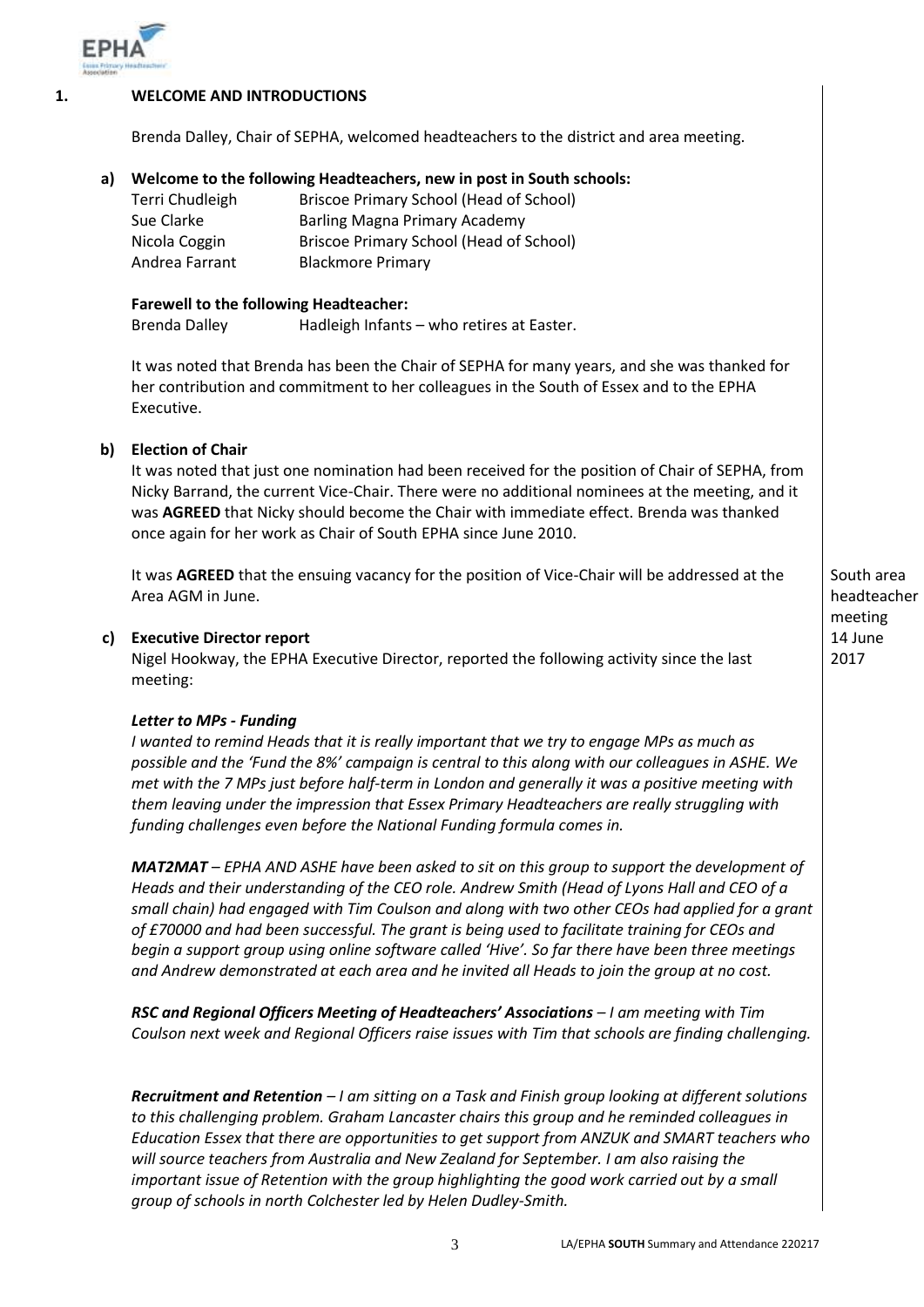

# *EPHA Priorities 2017*

- *1) Headteacher well–being – Coaching for the Soul. Viv Grant has already spoken to Deputy Heads in October and will be at our annual conference in March. Viv will be running sessions in June as a support for Heads throughout the four areas.*
- *2) SEND – I am working with Pam to challenge the LA over MLD provision at KS 1, EHCPs and pre-school checks which seemed to have disappeared! I am now on the Western Area Children's Board, North East Children's Board and Southern Children's Board representing our views. Virgin Healthcare take over the running of the health contract to schools on April 1st and this could signal a huge change in the approach to support schools with health matters.*
- *3) Future of Primary Services – EPHA are working with the LA on how the future will look in a traded services environment. With the educational landscape changing and Local Authorities stepping back and School led Improvement taking over it is clear next year will be an important transition year. Most of school led support will come through Clusters and some services from Commissioners will be traded. It is important we are prepared for this big change as it would be easy to set adrift from other schools by the time September 2018 arrives!*

## *National Group*

*I am working with school leaders, Lords (Estelle Morris), MPs and Local Authority Leaders. I am meeting with this group in Birmingham for the second time. The guest speaker is Christine Gilbert (Director of Education Camden and former Ofsted Leader) who will address on the emerging educational landscape and in particular the draft document from Institute of Education looking at characteristics of successful area partnerships. The second presentation is from Robert Hill (Manchester University and Educational Consultant) who will review the different approaches to the current fragmented situation around the country. He will look at the role of the RSC and the emerging Opportunity Areas which are entering the second phase.* 

#### *New Heads*

*I would like to visit new Heads in post as soon as possible to discuss support from EPHA. I have already met four new Heads this term and especially important for those Heads who are new to Essex. EPHA are a major part of the support package for Essex Headteachers currently.*

# **d) Coaching for the Soul**

EPHA will be running a number of "Coaching for the Soul" sessions, delivered by Viv Grant, Integrity Coaching, in the summer term. This interactive workshop session is designed to offer Head Teachers a chance to connect, share experiences of school leadership and explore the benefits of coaching as a leadership support mechanism.

The session will also offer Headteachers the space and time to reflect on '*What Matters Most in School Leadership*'. As such, the session will consider what it means to '*Take care of the Soul in the role'* and actively meet the emotional, mental and vocational needs of school leaders.

This interactive workshop will demonstrate how coaching has the power to help school leaders:

- *increase their levels of emotional resilience*
- *maintain a deep connection with their core values and ability to make decisions that are more aligned to who they are and who they want to be*
- *heighten their levels of self-awareness, self-management and their ability to cope more effectively with the stresses of the role*
- *Maximise feelings of professional satisfaction and fulfilment*
- *Find ways for re-discovering their joy and passion for the profession* The session will also offer a chance for Head teachers to ask any questions that they might have about the coaching process and how it supports individual and whole school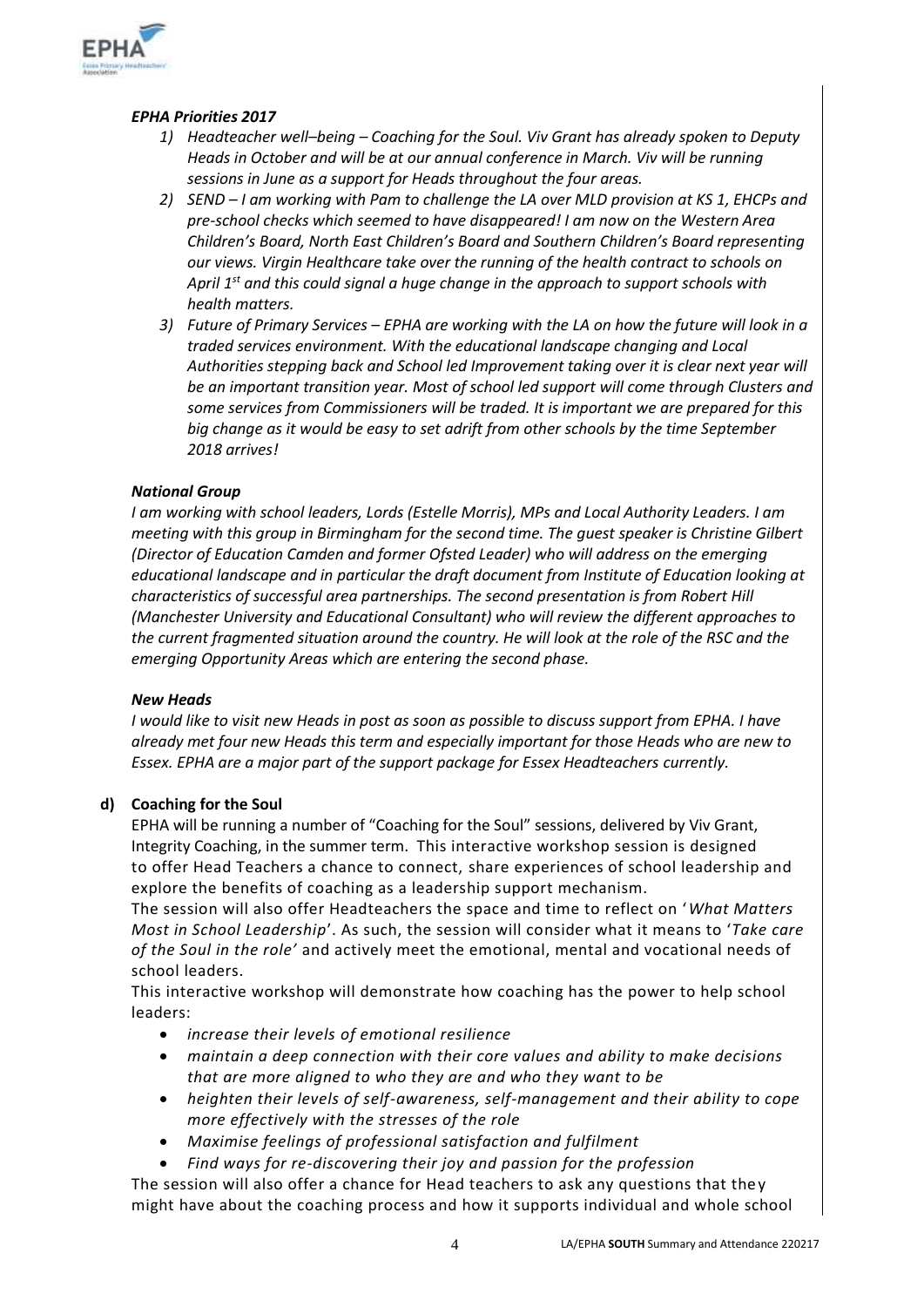

improvement. The dates and venues are as follows Friday 12 May – Ivy Hill Hotel, Margaretting Friday 9 June - Manor of Groves Golf and Country Club, Sawbridgeworth Friday 16 June – Rivenhall Hotel Friday 30 June – Weston Homes Stadium, Colchester

All of the sessions will run from 1.00 pm – 4.00 pm

Please let Pam Langmead know if you want to be added to the waiting list for one of the sessions –and pencil the date into your diary.

## **e) MAT2MAT and Hive Learning**

Andrew Smith, CEO at Lyons Hall Primary, explained that he received fudnign from Tim Coulson (Regional Schools Commissioner) to establish a group to support Multi-Academy Trusts working together.

Andrew also mentioned Hive Learning, established as a result of working with Sir Clive Woodward, which offers schools an effective way of storing and sharing good practice.

Headteachers and CEOs can access both resources at *<https://www.hivelearning.com/mat2mat/> The passkey is M@T2M&T2017*

#### **2. NAHT UPDATE**

#### **James Bowen, NAHT**

James Bowen studied history and politics at the University of Warwick, graduating with a firstclass degree in 2002. After beginning his career in the finance sector, James took the decision in 2005 to become a teacher. He was quickly recognised as an outstanding classroom practitioner and fast-tracked into a number of leadership positions, including subject leader, SENCo, assistant head teacher and deputy head teacher. Most recently, James was the head teacher of a large, successful school in Hampshire before becoming the director of NAHT Edge in 2016.

James' presentation was wide-ranging, covering key issues for schools and the NAHT at the present time.

He referred to the recent Education Select Committee meeting, where Nick Gibb (Schools Minister) conceded that "assessment (last year) didn't go quite as smoothly as hoped" – the understatement of the year!

**Schools' funding** – the start truth is that there is insufficient funding available for all schools, and without that any redistribution of funds, via a National Funding Formula simply won't work. There will be a £3 billion shortfall in schools funding by 2019/20, an 8% cut in real terms. This equates to a loss of £399 for every primary age pupil, and £477 loss for every secondary age pupil. The NAHT notes that 7 out of 10 schools leaders have stated that their budgets are being pushed beyond breaking point, and that funding has become unsustainable.

The DfE argument continues to be that there has never been more funding going into schools – but do not take into account the increasing cost pressures on schools.

The reality is:

- Staffing cuts larger class sizes and fewer support staff
- CPD cuts
- Less access to specialist services, including emotional health and wellbeing support
- Buildings not being maintained and upgraded
- Curriculum in both secondary and primary schools being narrowed, and extra-curricular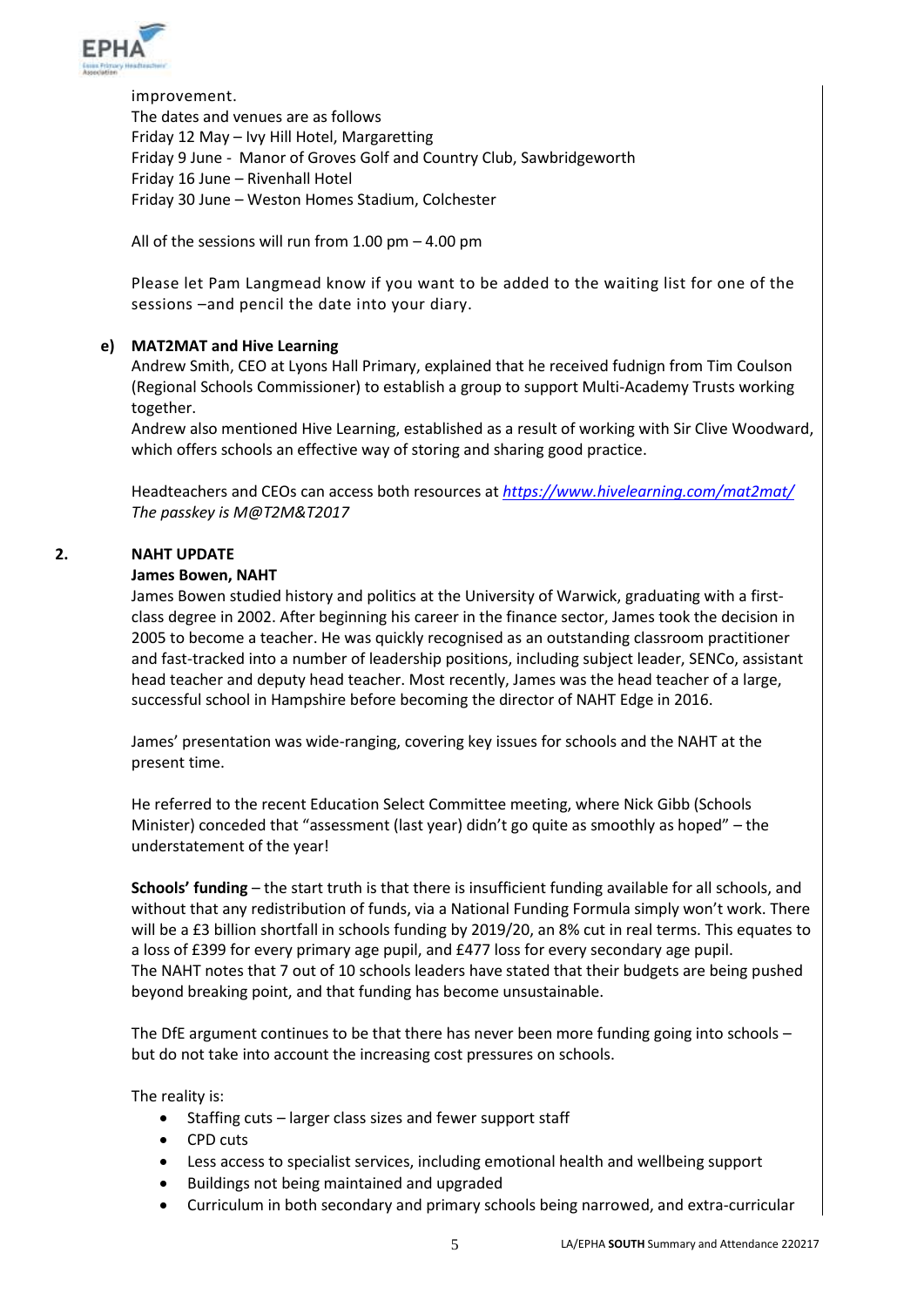

activities under threat.

# What is the NAHT doing about this?

A national campaign including

- A launch campaign email, with links to a schools-cuts website
- New funding campaign on the NAHT website
- http://www.naht.org.uk/welcome/news-and-media/campaigns/school-fundingcampaign/
- Media campaign
- Behind the scenes lobbying

At local level

- Branch secretaries are briefing and cascading information.
- There are 30+ regional campaign events
- Branch joint member letters to MPs and local media

What is the NAHT trying to achieve?

- 1. Increased overall funding particularly to the AWPU, as the current settlement is insufficient.
- 2. Public and parental support and a clear understanding of what is happening and the real impact.
- 3. Holding the government to account for the choices that they make.

## **Assessment** - "the mess that was 2016"

What has been achieved so far?

- No schools can face intervention based solely on 2016 data
- A commitment to a long term review of primary assessment- James noted that this is a real concession by the government, as they have only recently conducted a review of assessment, which resulted in last year's system.
- The Government wanted to make a KS1 SPAG test compulsory this is now non-mandatory
- Scrapping of the Year 7 SATs resits significant for secondaries and primaries, and the affected pupils.

The NAHT is also arguing strongly about the suitability of the tests and assessment processes for dyslexic pupils.

James' gut feeling is that the Government will move away from a secure fit model to a best fit model – but not this year.

There should be a consultation on primary assessment, to be announced in March. James feels it is likely that the following suggestions will be considered:

A move away from the secure fit model for writing asse4ssment

A possible move towards a single primary progress model – baseline in Year R to end of Year 6. The NAHT's view is that any such baseline must be observational, not test-based.

James stressed the NAHT's view that it is essential to detach the increasingly high-stakes nature of statutory assessment. The NAHT Assessment Review Group has produced a report, Addressing the Balance – an alternative solution to the current assessment system commissioned by the NAHT.

The Assessment Review Group comprised of: James Bowen, Director of NAHT Edge Nick Brook, NAHT Deputy General Secretary Robert Coe, Professor of Education at Durham University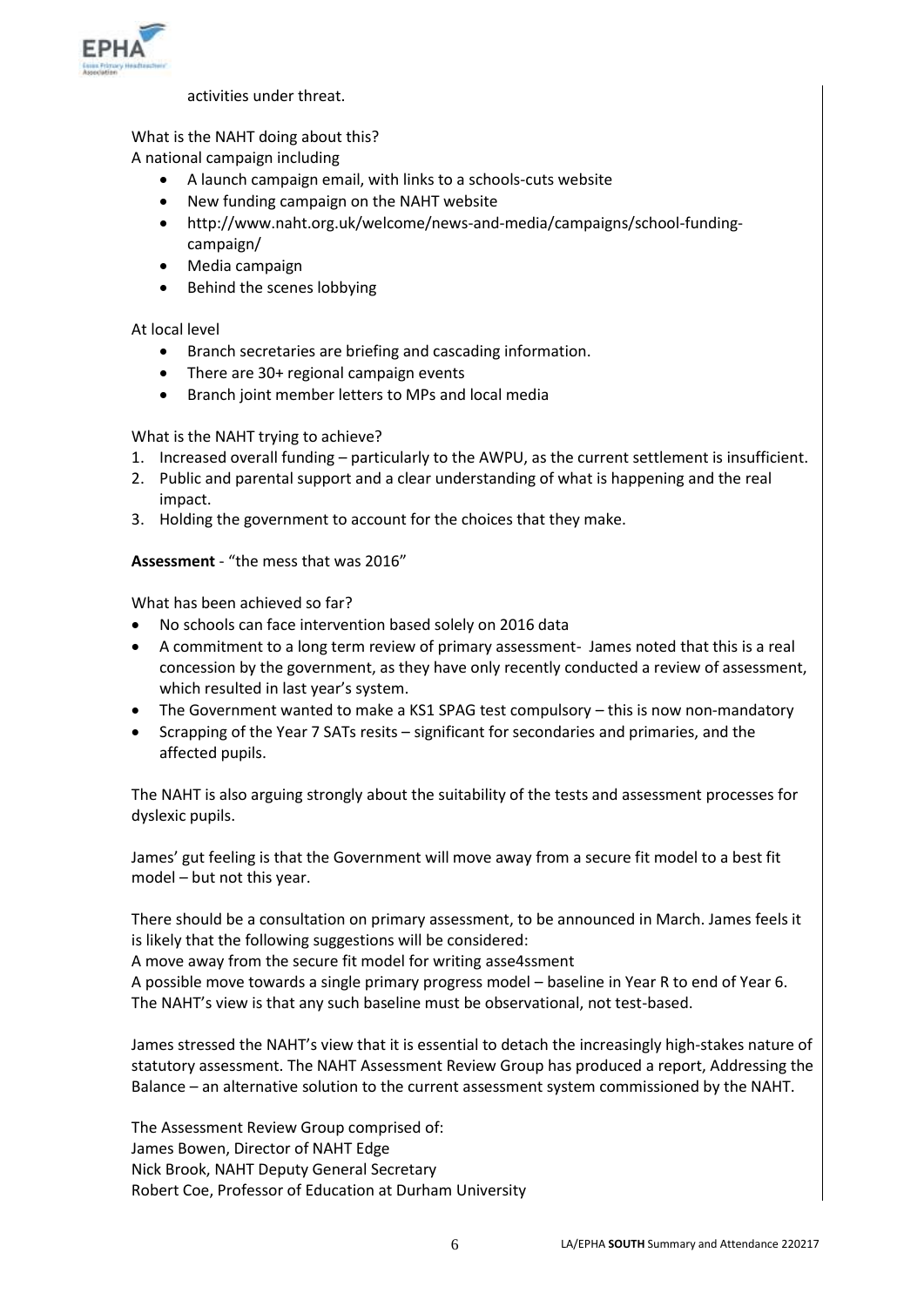

Tony Draper, CEO of Lakes Academies Trust Nansi Ellis, ATL Assistant General Secretary Dave Ellison, Deputy Head Teacher of Foxfield Primary School, part of The Inspire Partnership Louise Griffith, Assistant Head Teacher of St George's Church of England Primary School Sarah Hannafin, NAHT Policy Advisor Amanda Hulme, Head Teacher of Claypool Primary School Kathryn James, NAHT Deputy General Secretary Anne Lyons, Head Teacher of St John Fisher Catholic Primary School Theo Smith, NAHT Policy Research Analyst Professor Dame Alison Peacock, Executive Headteacher of The Wroxham School and CEO of the Chartered College of Teaching Michael Tidd, Deputy Head Teacher of Edgewood Primary School

Crucial messages of the report included the recognition that some form of statutory assessment will continue but that the current statutory assessment system is vastly out of contril – too often limited data alone is used as a judgement for whole school effectiveness.

Secondary assessment is also a challenge, including the implications of EBACC (limiting the curriculum and opportunities for students) and complicated changes to the GCSE grading system, which are being phased in over time.

## **Ofsted**

There has been some improvement and a period of relative stability. Ofsted introduced the "myth busting" document, and ended lesson grading.

Bringing inspection in-house appears to have been positive – previously many of the complaints to the NAHT were about individual Additional Inspectors, rather than HMI.

The introduction of 1 day inspections and the presumption of "still good" has been helpful.

James noted that Amanda Spielman is a very different HCMI from her predecessor, and she has a different tone. She is looking at the purpose of Ofsted and has stated that she wants judgements to be evidence based, but that evidence not solely driven by data.

She aims to revisit the grade judgements, and there is a possibility that the outstanding grade will go.

She recognises the importance of Peer Review (a particular focus of the NAHT, which has its own Peer review system) but argues that Ofsted in effect "peer reviews" as many inspectors are serving headteachers.

James is confident that she, at least, wants to listen and learn from the profession (and the fact that she is not a former teacher/headteacher may not be a bad thing).

James was thanked for his very informative and engaging presentation, and it was agreed that future updates from NAHT representatives would be welcomed.

#### **3. SAFEGUARDING UPDATE**

Andrew Hall is an experienced teacher with nearly 30 years of service in schools. He became a headteacher in 1997 and has led a wide variety of schools, including a school serving inpatients at a long-stay child and adolescent psychiatric hospital. Andrew worked with Cambridge Education Associates raising achievement in schools needing improvement where he specialised in leading secondary schools for students with behavioural difficulties. Andrew's last headship was of a splitsite, primary and secondary school for children and young people with Social, Emotional and Behavioural Difficulties in east London.

In 2010, Andrew set up '[Success In Schools Ltd.](http://www.successinschools.co.uk/home/)' to share his experience and help colleagues develop their skills working with students who find learning difficult for whatever reason. Since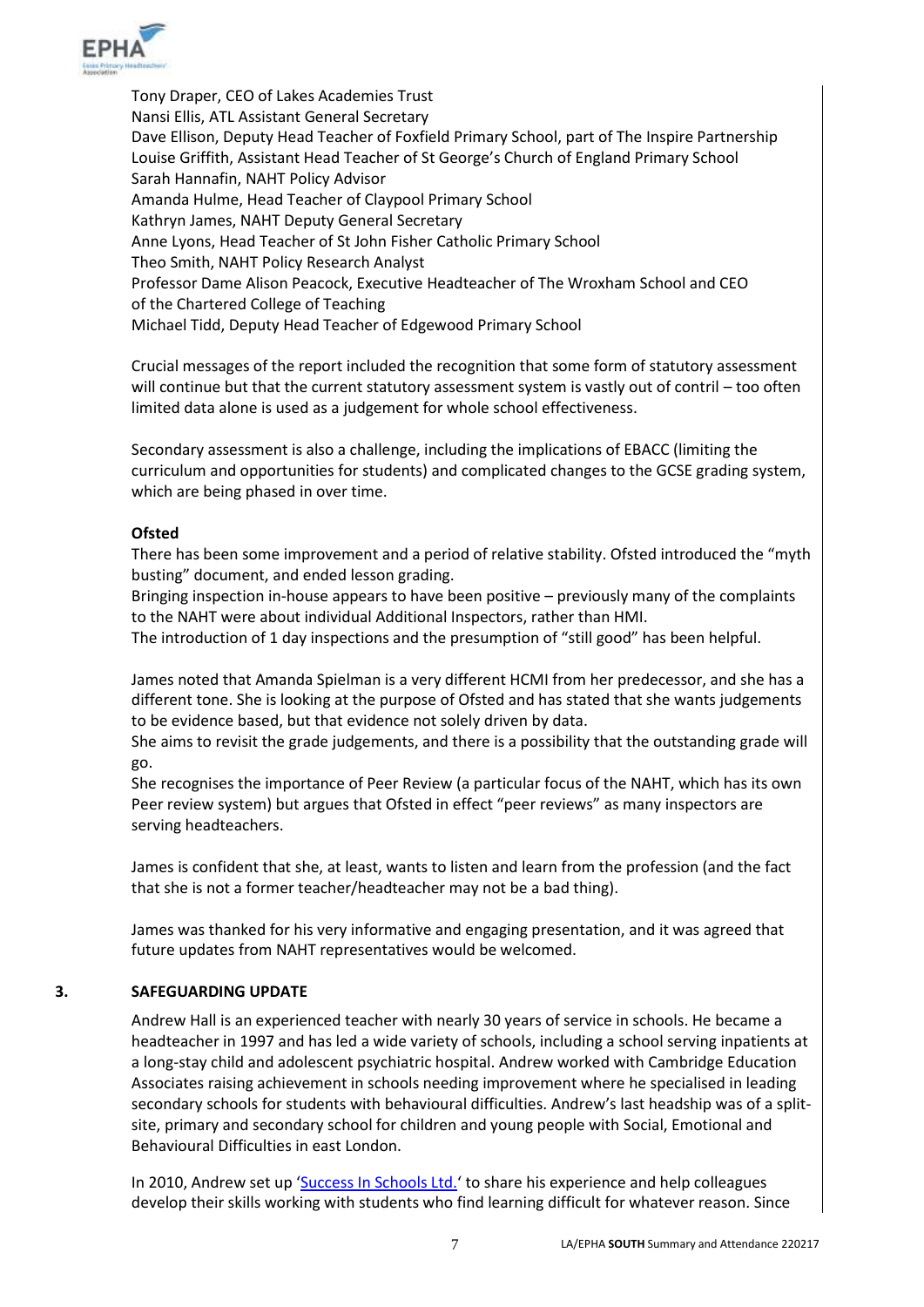

2011 Andrew Hall has focused on supporting schools and colleges with their safeguarding and child protection policies and procedures. Andrew's training focusses on the needs of school staff and headteachers and ensures that he shares practical strategies that really make a difference. In addition to supporting safeguarding work in schools, Andrew now works hard to help pupils, staff and parents learn to keep themselves safe whilst using the internet.

Andrew introduced himself by sharing a photo of his infant class, and made the point that we couldn't assume that the children in the photo were later, as adults, classed as the same gender – he noted that one of the issues that he is seeing in many schools is that of transgender. Andrew also gave an anecdote about how disclosures are made – rarely neatly, but more likely to be a throwaway comment that gives a member of staff an "uh oh" moment. He urged us to listen to those feelings and to encourage staff to do the same.

The session covered:

- Effective Safeguarding
- Policy into Practice
- Governor Responsibilities
- Understanding Grooming



Andrew's effective safeguarding model puts the child at the centre, and emphasizes the following:

- Policies that should be personalised to the school and should represent the "gold standard of expectation"
- Training for all staff, which he prefers to call "building capacity"
- Ethos the foundation or "heartbeat" of the school

Schools need to determine their safeguarding risks, whether local, national and international. They then need to ensure that their curriculum teaches their pupils about the risks that they face.

The curriculum can be broken down to national, the wider curriculum (structured and unstructured) and the curriculum that children and young people get from their peers.

The safer perimeter should be characterized by a single point of entry into schools – Andrew makes a point of trying to gain entry to schools without making himself known to the office staff. His accounts of how easy it was to get into many schools were hair raising and he was often assisted by helpful children!

Partnership – Andrew reminded us not to rely on the traditional partners, health, social care and the police, but to create our own partnerships, for example holding DSL (Designated Safeguarding Lead) cluster meetings with other local schools.

Transition planning – between school phases, but not forgetting children missing education and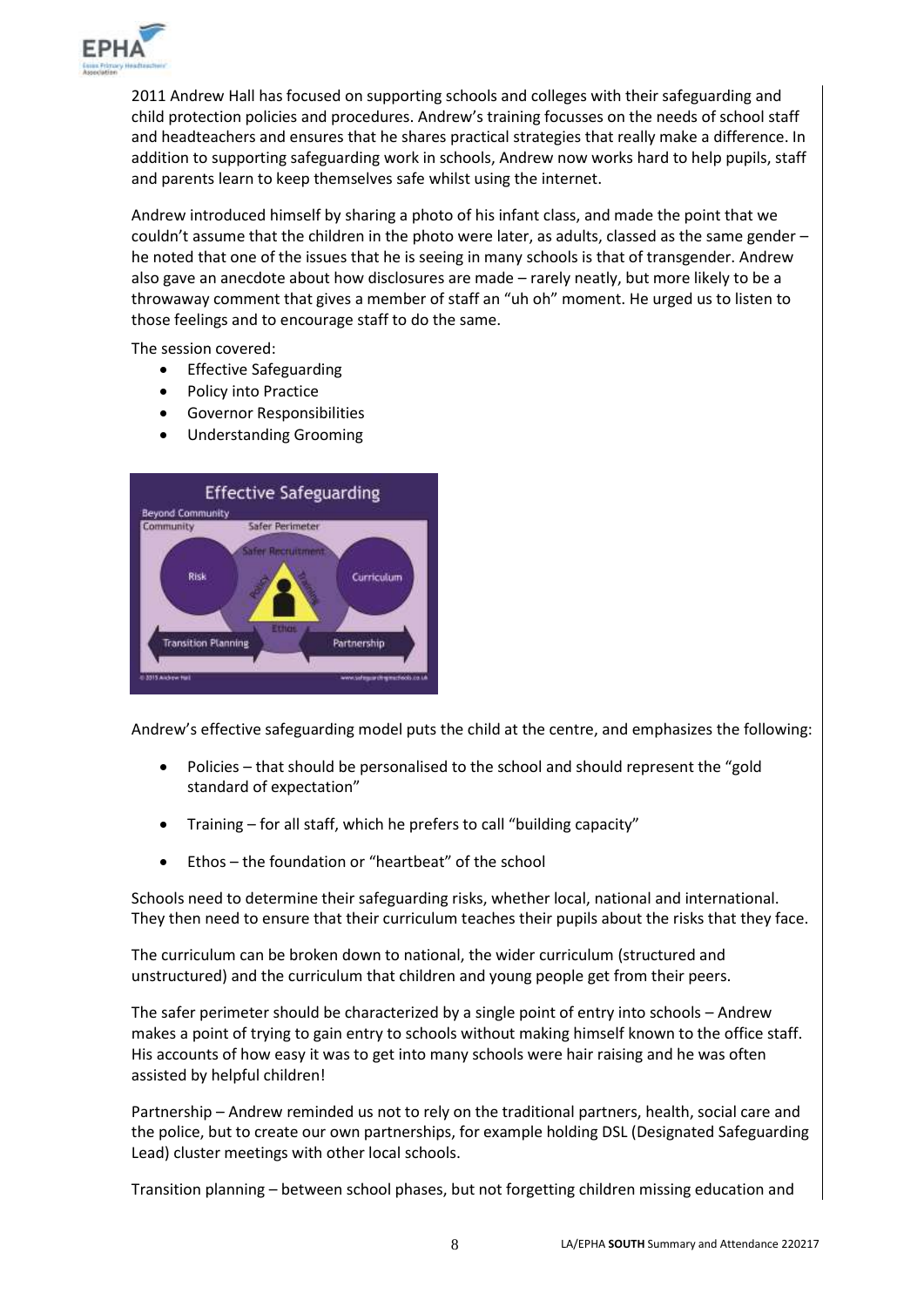

how they are managed.

Andrew has a useful flowchart for referrals on his website https://www.safeguardinginschools.co.uk/headteachers-update-spring-term-2017/

He gave the following advice when responding to child protection and safeguarding matters:

Recognise – Respond – Refer – Reflect

The headteachers discussed the ways in which they raised safeguarding awareness in their schools – these included DSL photos Communication Pupil matters section in every staff meeting Leaflets Posters/training Different coloured lanyards to identify types of visitors

Record keeping – Andrew suggested the following five sections in a file:

- 1. Administration and chronology
- 2. Internal information
- 3. External Information
- 4. Meeting notes/report
- 5. Child protection plans/legal papers

He mentioned MyConcern – an online tool for recording child protections incidents. http://www.myconcern.co.uk/

*MyConcern® is our simple to use, safe and secure software for recording and managing all safeguarding concerns. The system enables all staff to record any safeguarding concern, safe in the knowledge that a proper record has been made and that their safeguarding lead has been automatically notified. It also equips the designated safeguarding lead to assess each concern and manage any ongoing action that needs to be taken.* 

One headteacher endorsed this product saying that it was very valuable and had made the record keeping for child protection and safeguarding simple and comprehensive.

#### **Governor responsibilities**

Set out in KCSiE, particularly in Chapter 2, (page 14 onwards) *The management of safeguarding - The responsibility of governing bodies, proprietors and management committees*

The new Governance Handbook (January 2017) clearly sets out the safeguarding requirements in section 6.1 (page 87 onwards). This repeats and is in line with the requirements in KCSiE.

#### **Grooming** – de-sensitisation

Andrew explained that in a study of convicted teachers, 23% had deliberately chosen to go into teaching to have access to children. He talked about the David Finklehor research on safety recruitment and the typology of sexting.

The study presupposes 4 pre-conditions for child sexual abuse:

**Motivation** – wanting to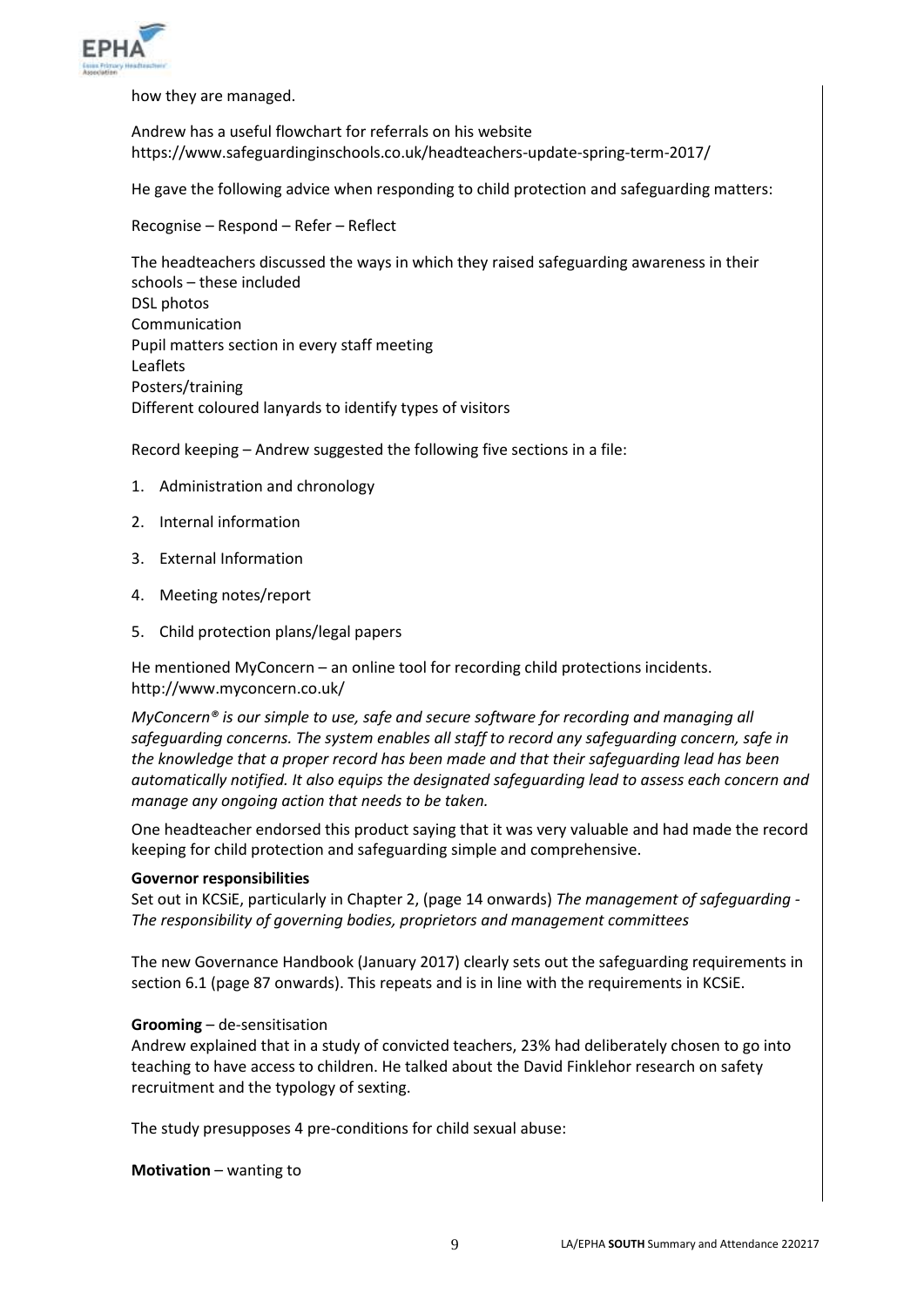

**Internal inhibitors** (conscience) – overcoming this inhibition has been helped by the internet as paedophilia has become the "norm" for a huge group of people. It enables:

- connection with other paedophiles
- easy connection with children
- children supplying their own images

**External inhibitors** (creating opportunity)

#### **Overcoming victim resistance** by

- targeting a (probably vulnerable) child
- creating trust
- Justifying a need
- sexualising the contact
- maintaining control

Andrew argued that prevention must include:

- a specific safeguarding ethos
- facilitating the raising of concerns
- "courageous" leadership

#### **Sexting**

Sexting in schools and colleges – very useful guidance from UKCCIS which covers: This advice covers:

Responding to disclosures Handling devices and imagery Risk assessing situations Involving other agencies, including escalation to the police and children's social care Recording incidents Involving parents Preventative education

Andrew referred to Hackers Continuum of Sexual Behaviour in Children and the Brook Traffic Light Tool. He also reminded the group that there are five points of immediate referral to MASH or police in relation to sexting:

- 1. Adult involvement
- 2. Coercion or blackmail
- 3. Extreme or violent
- 4. Under 13
- 5. Immediate risk of harm

Andrew reminded heads to ask their staff, following training:

- What have you learnt today?
- What have you heard which makes you see things differently?
- What will you do differently following the training?

Other guidance mentioned:

- The guidance for safer working practices for those working in education settings
- SET Prevent Policy and guidance
- The online safety guidance for schools governors this comes with a health warning from me, as the expectations in the document are high!